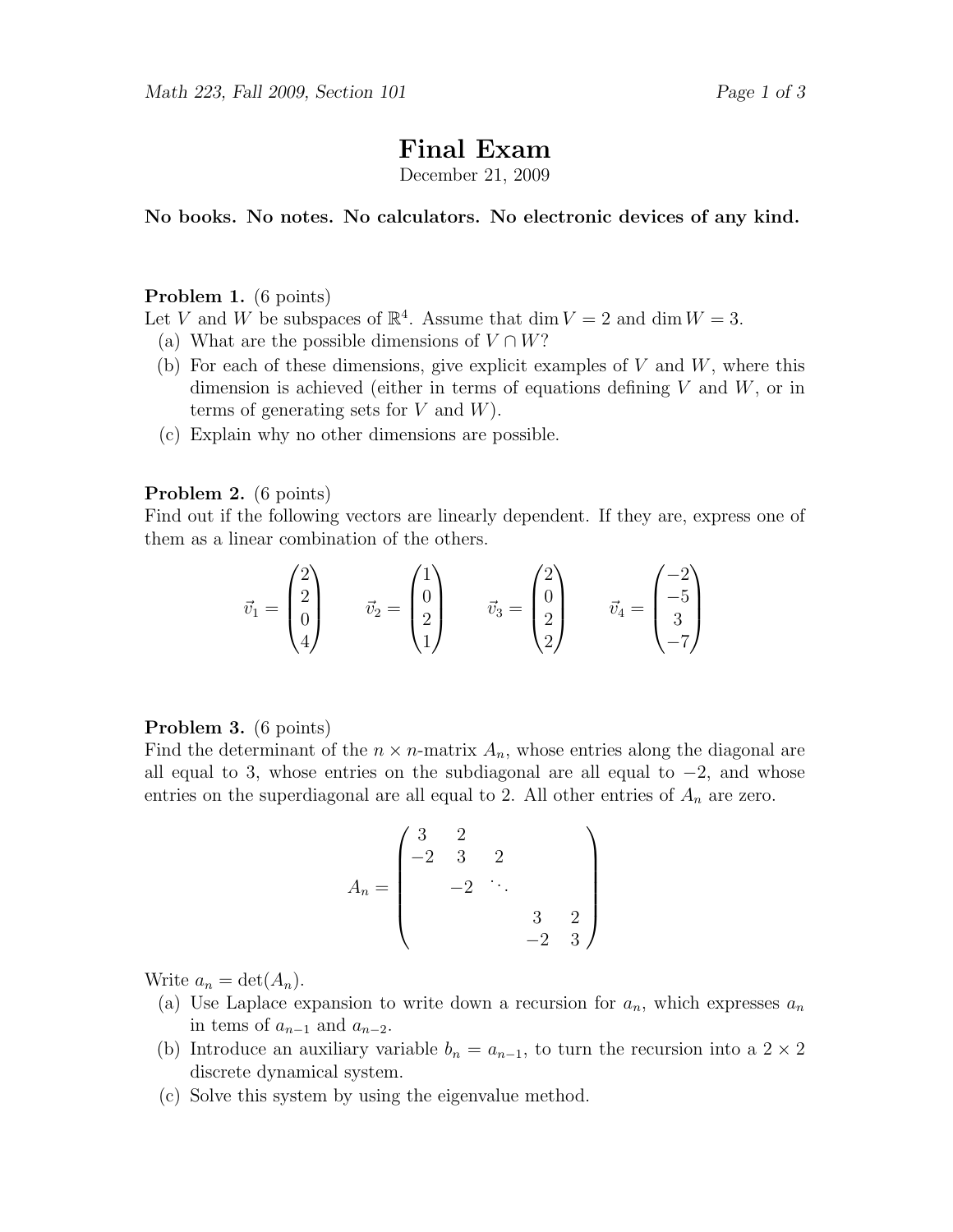## Problem 4. (6 points)

The reflection  $R_{\vec{u}} : \mathbb{R}^n \to \mathbb{R}^n$  across the hyperplane orthogonal to the unit vector  $\vec{u} \in \mathbb{R}^n$  is given by the formula

$$
R_{\vec{u}}(\vec{v}) = \vec{v} - 2\langle \vec{v}, \vec{u} \rangle \vec{u},
$$

for all  $\vec{v} \in \mathbb{R}^n$ .

- (a) Find the matrix of  $R_{\vec{u}}$  in standard coordinates, if  $\vec{u} \in \mathbb{R}^3$  is in the direcction of  $\begin{pmatrix} 1 \\ 2 \\ -1 \end{pmatrix}$ .
- (b) Explain why, no matter in what direction  $\vec{u}$  points, you will always get a symmetric matrix for  $R_{\vec{u}}$ .

# Problem 5. (6 points)

Consider the following matrix:

$$
A = \frac{1}{3} \begin{pmatrix} 2 & 1 & 2 \\ -2 & 2 & 1 \\ -1 & -2 & 2 \end{pmatrix}
$$

The matrix A is orthogonal, and has determinant 1. Therefore, A describes a rotation about an axis through the origin.

- (a) Find the rotation axis.
- (b) Find the rotation angle  $\theta$ , where  $0 \leq \theta \leq \pi$ .

# Problem 6. (6 points)

Find out if any of the following three matrices are similar to each other:

$$
A = \begin{pmatrix} 0 & 0 & 1 \\ 1 & 1 & 0 \\ 0 & 0 & 1 \end{pmatrix} \qquad B = \begin{pmatrix} 1 & 1 & 2 \\ 0 & 0 & -1 \\ 0 & 0 & 1 \end{pmatrix} \qquad C = \begin{pmatrix} 1 & 1 & 1 \\ 0 & 0 & -1 \\ 0 & 0 & 1 \end{pmatrix}
$$

Justify your answer (for example, by appealing to the theorem on Jordan canonical forms).

### Problem 7. (6 points)

(a) Find the principal axes of the quadric surface in  $\mathbb{R}^3$  given by

$$
y^2 + xz = 1.
$$

(b) Sketch this quadric surface.